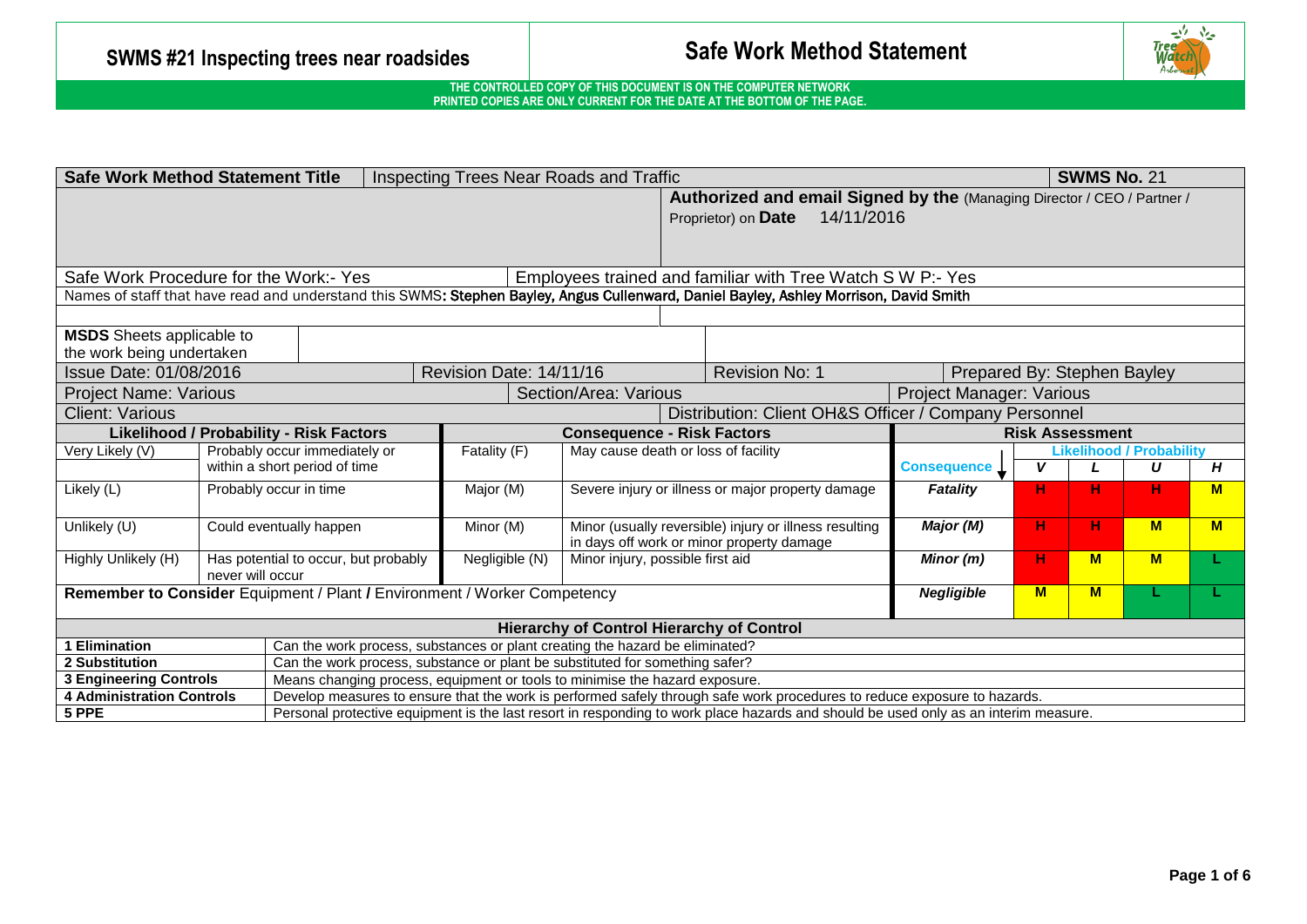# **SWMS #21 Inspecting trees near roadsides Safe Work Method Statement**



| <b>Work Method / Task Description</b>                                                  | <b>Hazards</b>                                                                                                 | <b>Risk</b>  | <b>Risk Control Measures</b>                                                                                                                                                                                  | <b>Responsible Person</b>                                 |
|----------------------------------------------------------------------------------------|----------------------------------------------------------------------------------------------------------------|--------------|---------------------------------------------------------------------------------------------------------------------------------------------------------------------------------------------------------------|-----------------------------------------------------------|
| List the tasks required to perform the activity<br>in the sequence in which they occur | Against each task list the Hazards<br>that could result in injury when the<br>task is performed by the worker  | <b>Score</b> | List the Control measures required to eliminate or minimize the workers<br>exposure to each identified hazard                                                                                                 | with responsibility for control<br>measure implementation |
| Working outdoors                                                                       | Personnel are exposed to<br>excessive ultra violet light<br>without adequate<br>protection.                    | M            | Suitable clothing, hats, glasses should be used to reduce<br>exposure<br>All employees to apply SPF 30+ sunscreen at the<br>beginning of the day and reapply every 2 hours                                    | <b>Supervisor Employee</b>                                |
| Manual handling                                                                        | Excessive manual handling<br>could lead to muscular<br>skeletal injury.                                        | M            | Use mechanical aids<br>Lift with correct posture and do not try to lift something too<br>heavy<br>Request help when lifting heavy loads<br>Have regular stretching breaks if stiffness or soreness<br>occurs. | <b>Supervisor Employee</b>                                |
| Personal protective equipment<br>required for this activity                            | Personal injuries                                                                                              | H            | Hi visibility clothing<br>Safety footwear<br>Safety glasses as required<br>Safety helmet as required<br>Hearing protection as required                                                                        | Supervisor Employee                                       |
| Planning the work                                                                      | Personal injuries<br>Injury from mobile plant,<br>traffic<br>Injury to pedestrians<br>Injury to site personnel | М            | Survey the site to determine equipment, personnel, PPE<br>and signage requirements                                                                                                                            | Principal Contractor and<br>Site Supervisor<br>Employee   |
|                                                                                        |                                                                                                                |              |                                                                                                                                                                                                               |                                                           |

| <b>Work Method / Task Description</b><br>List the tasks required to perform the activity<br>in the sequence in which they occur | <b>Hazards</b><br>Against each task list the Hazards<br>that could result in injury when the<br>task is performed by the worker | <b>Risk</b><br><b>Risk Control Measures</b><br>List the Control measures required to eliminate or minimize the workers<br><b>Score</b><br>exposure to each identified hazard |                                     |                                                  | <b>Responsible Person</b><br>with responsibility for control<br>measure implementation |
|---------------------------------------------------------------------------------------------------------------------------------|---------------------------------------------------------------------------------------------------------------------------------|------------------------------------------------------------------------------------------------------------------------------------------------------------------------------|-------------------------------------|--------------------------------------------------|----------------------------------------------------------------------------------------|
| Prior to work commencing                                                                                                        | Injury to site personnel                                                                                                        | H                                                                                                                                                                            | Ensure no trip, slip hazards exist. |                                                  | <b>Principal Contractor</b><br><b>Site Supervisor</b><br>Employee                      |
| Commencement of work                                                                                                            | Injury from mobile plant and                                                                                                    | H                                                                                                                                                                            |                                     | Ensure that signage is in place and has not been | <b>Principal Contractor</b>                                                            |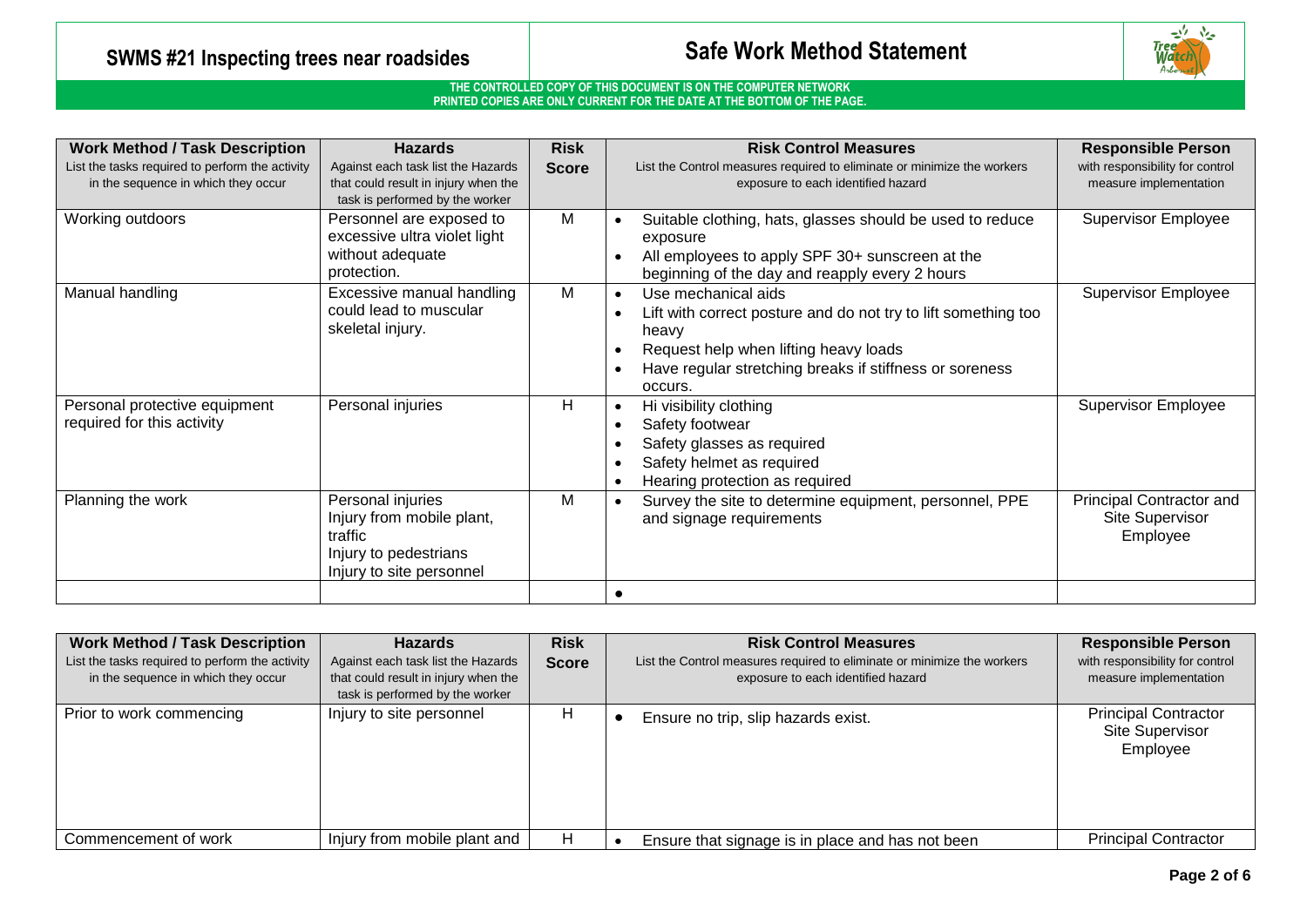# **SWMS #21 Inspecting trees near roadsides Safe Work Method Statement**

#### **THE CONTROLLED COPY OF THIS DOCUMENT IS ON THE COMPUTER NETWORK PRINTED COPIES ARE ONLY CURRENT FOR THE DATE AT THE BOTTOM OF THE PAGE.**

|                                                                         | vehicular traffic impact<br>Injury to site personnel                | H | misappropriated.<br>If using Traffic Controllers ensure that only accredited<br>controllers are used.<br>Workers safe access to and egress from the worksite.<br>All mobile plant is to undergo a daily pre-operational<br>checks                                                                                                                                                                                                     | <b>Site Supervisor</b><br>Plant operators<br>Employee                         |
|-------------------------------------------------------------------------|---------------------------------------------------------------------|---|---------------------------------------------------------------------------------------------------------------------------------------------------------------------------------------------------------------------------------------------------------------------------------------------------------------------------------------------------------------------------------------------------------------------------------------|-------------------------------------------------------------------------------|
| Injury from mobile plant and<br>During work<br>vehicular traffic impact |                                                                     | H | Work zones to be delineated in accordance with Traffic<br>Management Plan<br>Pre start meetings to be held to ensure all workers are<br>aware of control measures<br>All workers to remain within the work zone, unless<br>otherwise directed by Traffic Controllers<br>Ensure that all workers are aware of vehicles inside and<br>outside the worksite.<br>All vehicles to be maintained and safety devices working<br>effectively. | <b>Principal Contractor</b><br>Site Supervisor<br>Plant operators<br>Employee |
|                                                                         | Injury from falling into<br>trenches<br>Injury from trench collapse | H | Trenches over a depth of 1 m are required to be<br>barricaded, unless not practicable.<br>Trenches with a depth of more than 1.5 m are required to<br>have shoring or shielding.                                                                                                                                                                                                                                                      |                                                                               |

| <b>Work Method / Task Description</b><br>List the tasks required to perform the activity<br>in the sequence in which they occur | <b>Hazards</b><br>Against each task list the Hazards<br>that could result in injury when the<br>task is performed by the worker | <b>Risk</b><br><b>Score</b> | <b>Responsible Person</b><br><b>Risk Control Measures</b><br>with responsibility for control<br>List the Control measures required to eliminate or minimize the workers<br>measure implementation<br>exposure to each identified hazard                                    |
|---------------------------------------------------------------------------------------------------------------------------------|---------------------------------------------------------------------------------------------------------------------------------|-----------------------------|----------------------------------------------------------------------------------------------------------------------------------------------------------------------------------------------------------------------------------------------------------------------------|
| During work                                                                                                                     | Injury from overhead<br>services<br>Injury from underground<br>services                                                         | н<br>н                      | <b>Principal Contractor</b><br>Maintain exclusion zone at all times and when applicable<br><b>Site Supervisor</b><br>the use of a spotter is recommended.<br>Plant operators<br>All underground services are to be located prior to the<br>Employee<br>commencing work.    |
| Completion of work<br>Injury from mobile plant and<br>vehicular traffic impact                                                  |                                                                                                                                 | H.                          | <b>Principal Contractor</b><br>Special attention is required at the completion of the work<br><b>Site Supervisor</b><br>to ensure that concentration does not lapse and personnel<br>lose site of vehicles and mobile plant both within and<br>outside of their work area. |

些空

**Tree**<br>Wat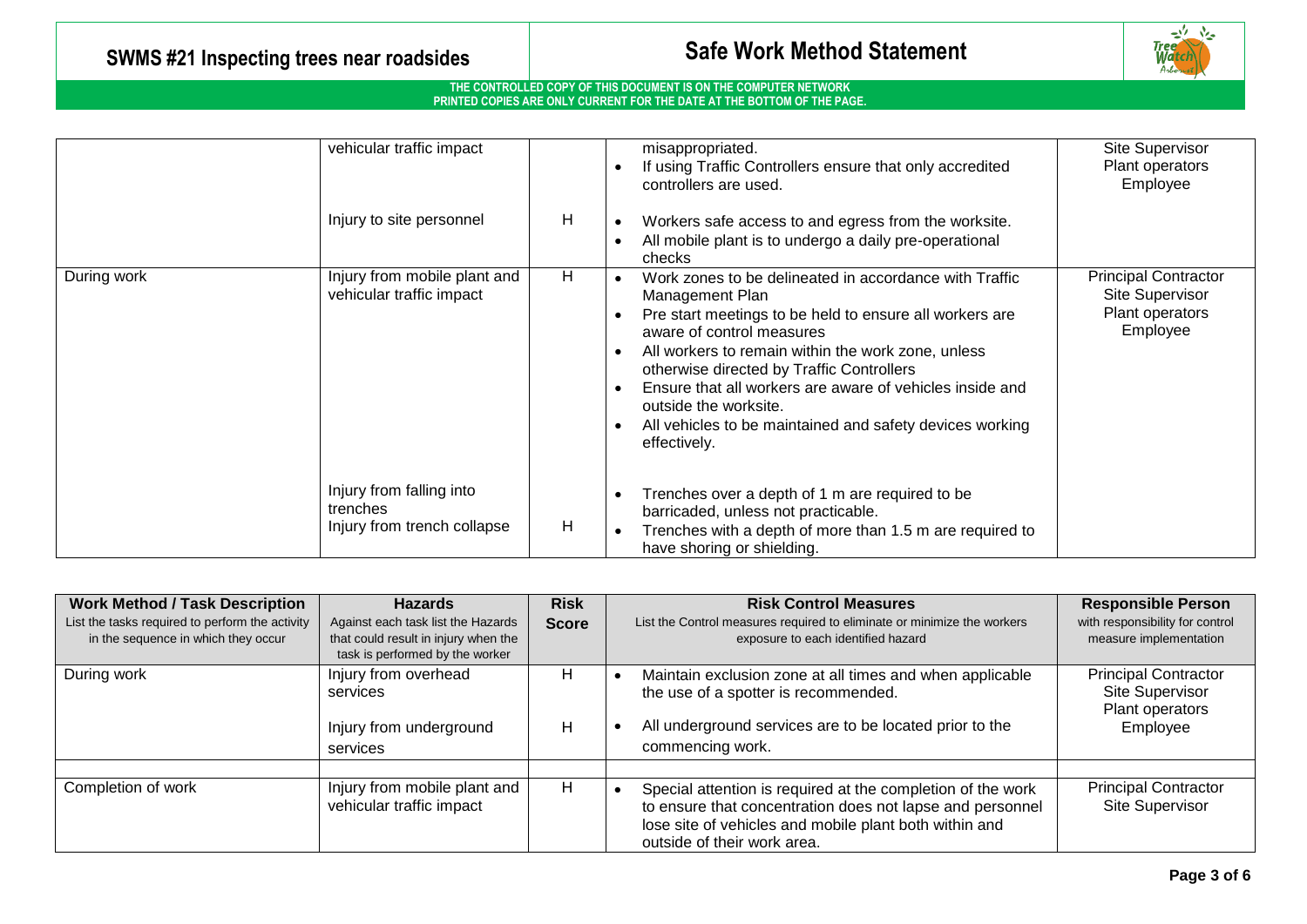

| Signage                                                                      |  | M                                                                       |  | soon as practicable.<br>been completed                                      | Signs and devices shall be removed from a worksite as<br>Appropriate signs should remain in place until all work has<br>Records shall be kept of alls work's signing and delineation |                                                                                     |  |
|------------------------------------------------------------------------------|--|-------------------------------------------------------------------------|--|-----------------------------------------------------------------------------|--------------------------------------------------------------------------------------------------------------------------------------------------------------------------------------|-------------------------------------------------------------------------------------|--|
| <b>Personnel Qualifications and Experience</b>                               |  | <b>Personnel Duties and Responsibilities</b>                            |  | <b>Training Required to Complete Work</b>                                   |                                                                                                                                                                                      |                                                                                     |  |
| Construction OH&S induction (White Card)<br>Company OH&S induction           |  | Supervisor to carry out daily inspections of work site<br>for hazards.  |  | Supervisor to be appropriately trained, qualified and competent<br>in OH&S. |                                                                                                                                                                                      |                                                                                     |  |
| Site specific induction                                                      |  | Personal Protective Equipment (PPE) to be worn at<br>all times on site. |  |                                                                             |                                                                                                                                                                                      | Supervisor to be trained in risk identification risk assessment<br>and risk control |  |
| Trained Spotters are to be used for operations<br>near electrical conductors |  | All personnel to maintain tidy work area on site at all<br>times.       |  | On the job skills training to be conducted by Supervisor to<br>personnel    |                                                                                                                                                                                      |                                                                                     |  |

| <b>Personnel Qualifications and Experience</b>                                                                                                                                                                                                                                                                                                                                                                                     | <b>Personnel Duties and Responsibilities</b>        |                                                         | <b>Training Required to Complete Work</b>                                                                                                                                                                                                                                                                                                                                                                         |  |  |  |
|------------------------------------------------------------------------------------------------------------------------------------------------------------------------------------------------------------------------------------------------------------------------------------------------------------------------------------------------------------------------------------------------------------------------------------|-----------------------------------------------------|---------------------------------------------------------|-------------------------------------------------------------------------------------------------------------------------------------------------------------------------------------------------------------------------------------------------------------------------------------------------------------------------------------------------------------------------------------------------------------------|--|--|--|
| Trained staff holding appropriate certification for                                                                                                                                                                                                                                                                                                                                                                                | Barricading to be used as appropriate to protect    |                                                         | Supervisor must also be aware of hazards associated with                                                                                                                                                                                                                                                                                                                                                          |  |  |  |
| <b>Traffic Control</b>                                                                                                                                                                                                                                                                                                                                                                                                             | others from mobile plant and falling into trenches. |                                                         | traffic control and use and understand hazard control                                                                                                                                                                                                                                                                                                                                                             |  |  |  |
|                                                                                                                                                                                                                                                                                                                                                                                                                                    |                                                     |                                                         | measures.                                                                                                                                                                                                                                                                                                                                                                                                         |  |  |  |
| Engineering Details / Certificates / WorkSafe Approvals / Australian Standards                                                                                                                                                                                                                                                                                                                                                     |                                                     | Referenced - Guidance Notes / Legislation / Regulations |                                                                                                                                                                                                                                                                                                                                                                                                                   |  |  |  |
| AS 4602 "High Visibility Safety Garments"<br>AS 1742.3-2002 Manual of uniform traffic control devices - Traffic control devices for<br>works on roads<br>AS 1742.2-1994 Manual of uniform traffic control devices – Traffic control devices for<br>general use<br>AS 1742.10-1990 Manual of uniform traffic control devices – Pedestrian control and<br>protection<br>AS 1470 Health and Safety at Work – Principles and Practices |                                                     | within other States                                     | Occupational Health and Safety Act 2004 & all OH&S Acts within other States<br>Occupational Health and Safety Regulations 2007 & all OH&S Regulations<br>OH&S Safety Regulations 2007, Chapter 3 - Part 3.5 Plant<br>OH&S Safety Regulations 2007, Chapter 3 - Part 3.6 High Risk Work<br>OH&S Safety Regulations 2007, Chapter 3 - Part 3.1 Manual Handling<br>Code of Practice for Plant 1995 (Compliance Code) |  |  |  |
| <b>Responsible Person (Supervisor Foreman)</b>                                                                                                                                                                                                                                                                                                                                                                                     | <b>Name: Various</b>                                |                                                         |                                                                                                                                                                                                                                                                                                                                                                                                                   |  |  |  |
|                                                                                                                                                                                                                                                                                                                                                                                                                                    |                                                     |                                                         |                                                                                                                                                                                                                                                                                                                                                                                                                   |  |  |  |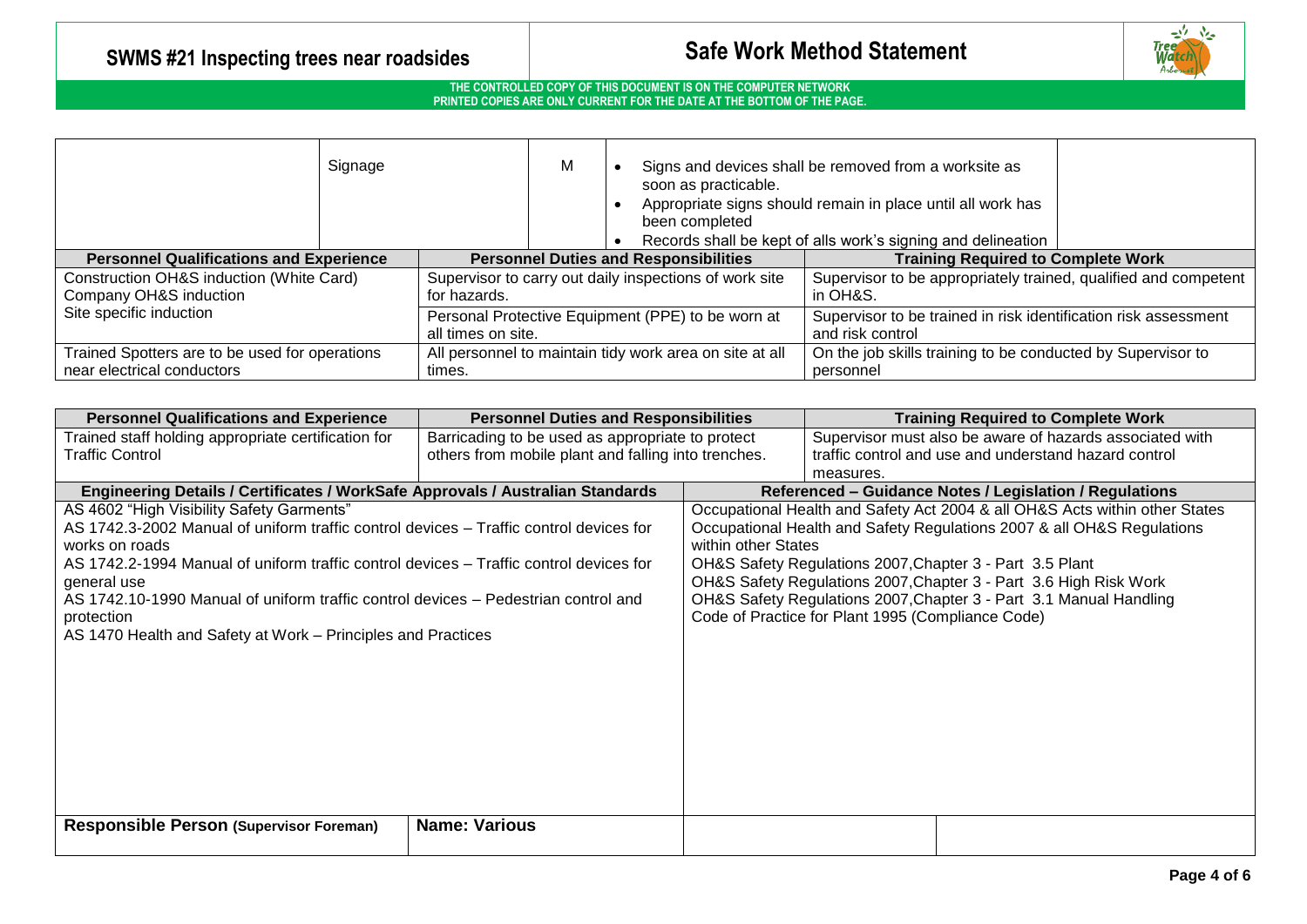## **SWMS #21 Inspecting trees near roadsides Safe Work Method Statement**

### **THE CONTROLLED COPY OF THIS DOCUMENT IS ON THE COMPUTER NETWORK PRINTED COPIES ARE ONLY CURRENT FOR THE DATE AT THE BOTTOM OF THE PAGE.**

The persons (employees, subcontractors and others) that have signed below:

- 1. been involved in the hazard/risk assessment and the determination of the hazard/risk controls applicable to their tasks, duties and responsibilities<br>2. had all hazards and risk controls have been communicated to them
- 2. had all hazards and risk controls have been communicated to them<br>3. and are fully aware of and understand the hazards/risks and safety
- and are fully aware of and understand the hazards/risks and safety risk controls and rules required
- 4. agreed to all the hazard/risk controls<br>5. agreed to and understand their Duty
- 5. agreed to and understand their Duty of Care to themselves and others<br>6. agreed that they are the person responsible for site supervision of the work, inspecting
- agreed that they are the person responsible for site supervision of the work, inspecting and approving work areas, work methods, compliance with SWMS, protective measures, plant, equipment and power tools.

*Print name clearly date a sign here:* 

**If any unforseen circumstances should arise and 100% compliance with this Safe Work Method Statement is not possible work is to cease until the Safe Work Method Statement is reviewed.**

**Note; All personal must be inducted into the above Safe Work Method Statement via a toolbox meeting with their acknowledgment signatures of being inducted on it; prior to work commencing.**

<u>المليه</u>